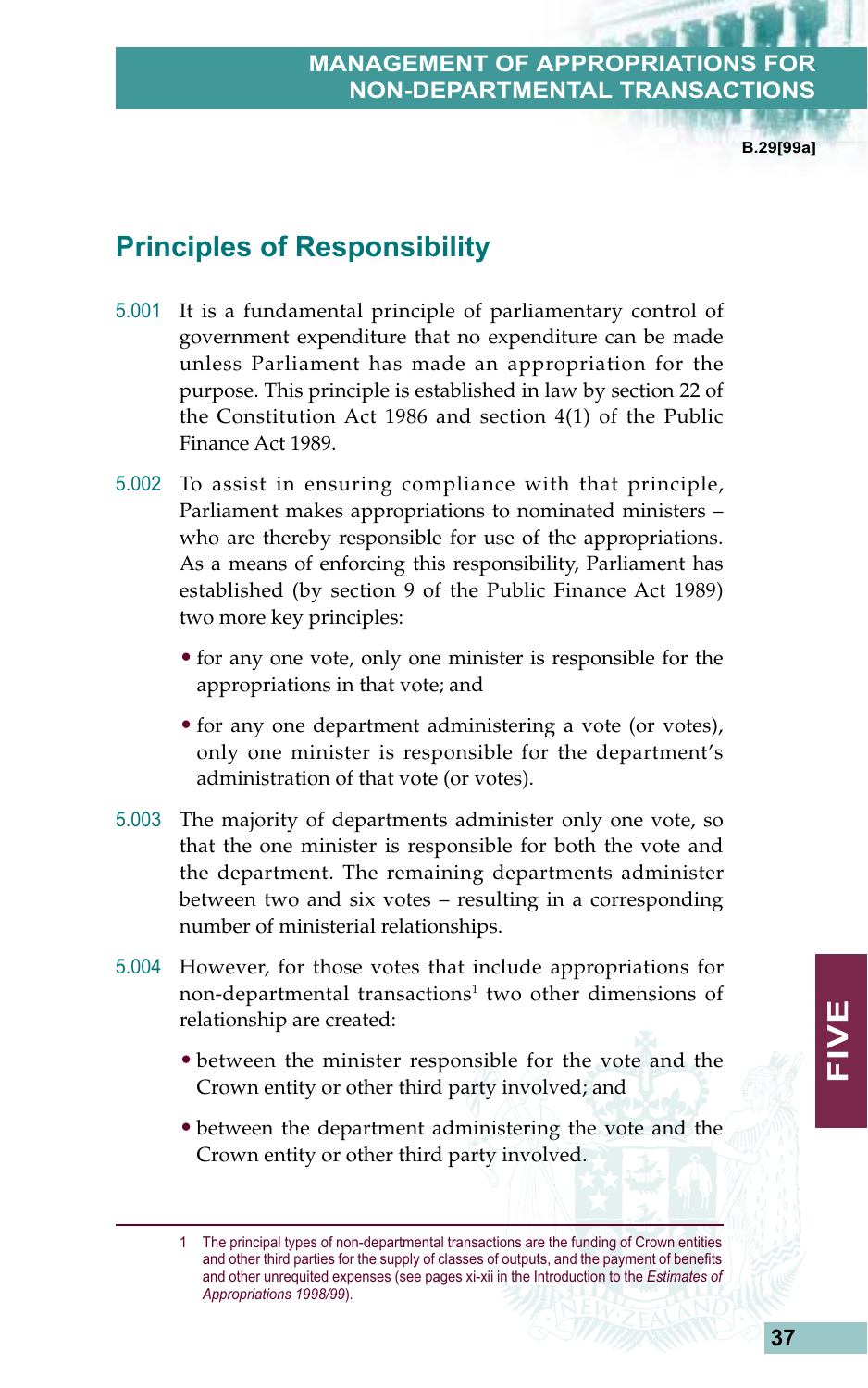- 5.005 These additional relationships arising from appropriations for non-departmental transactions – especially for the supply of outputs by the third party – call for special consideration as to how the appropriations are managed. We have reported on this subject twice in recent years:
	- In 1994 we reported on the results of a major review we had carried out of how a total of 139 appropriations were being managed.2
	- In 1996 we reported on the results of a follow-up review, and suggested a "variable management model" by which to determine management arrangements best suited to the category of appropriation.<sup>3</sup>
- 5.006 In the course of the 1997-98 audits of government departments and related Crown entities we identified two instances of problems arising from the particular management arrangements being applied to appropriations for non-departmental transactions. In both instances the appropriations were for classes of outputs to be supplied by the third party concerned.

2 *Fifth Report for 1994*, parliamentary paper B.29[94e], pages 35-63. 3 *First Report for 1996*, parliamentary paper B.29[96a], pages 27-33.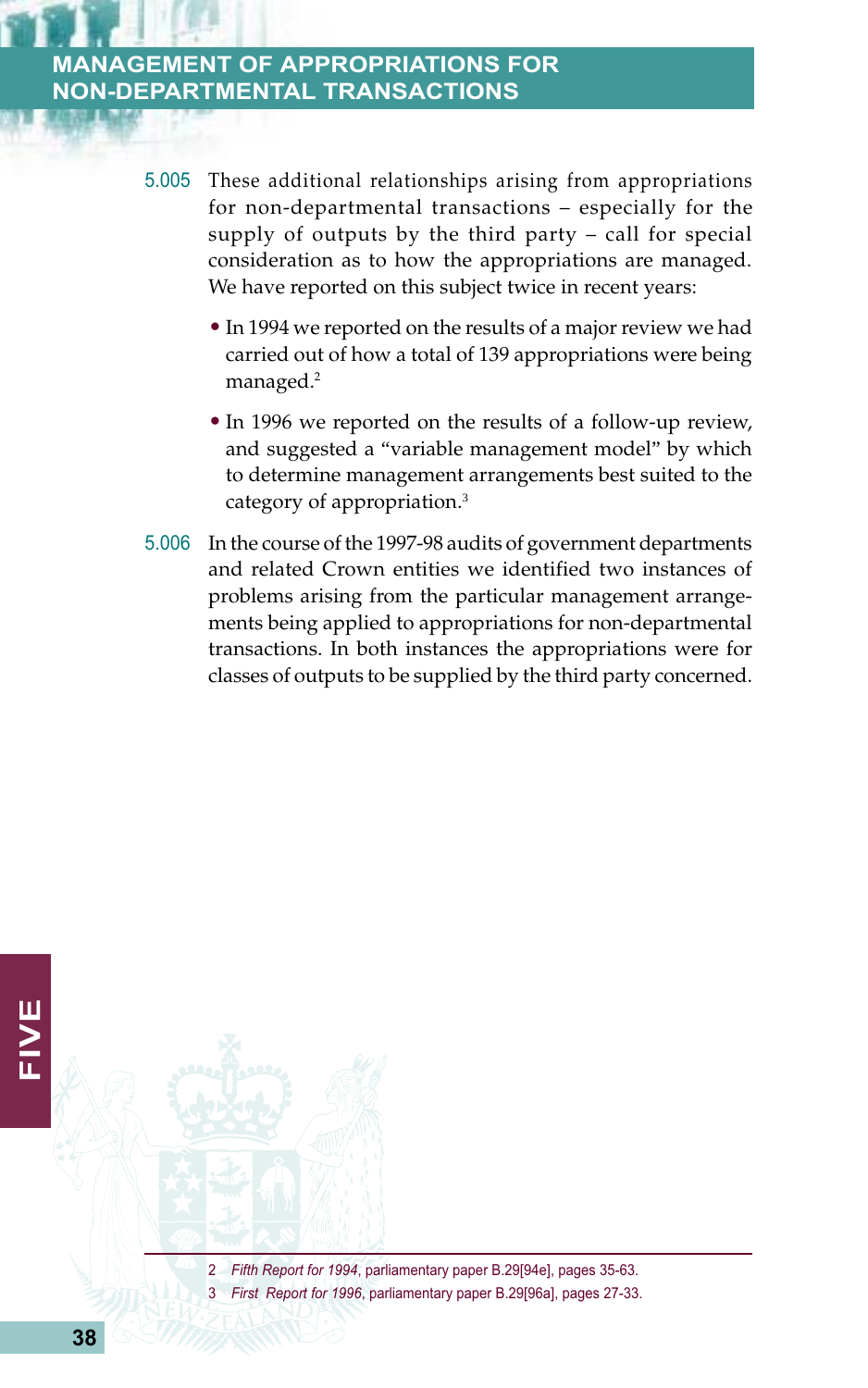**B.29[99a]**

# **Ministry of Foreign Affairs and Trade and the New Zealand Trade Development Board**

- 5.007 The Ministry of Foreign Affairs and Trade (MFAT) is the department responsible for administering Vote Foreign Affairs and Trade. In that vote Parliament appropriates money for three classes of outputs to be supplied by the New Zealand Trade Development Board (Trade NZ).
- 5.008 The Minister of Foreign Affairs and Trade is the responsible minister for Vote Foreign Affairs and Trade and for the MFAT's administration of that vote. The Minister for International Trade is the responsible minister for Trade NZ and, accordingly, the minister who agrees with Trade NZ what outputs it is to supply in exchange for the funds Parliament has appropriated.

# *Responsibility Relationships Created*

- 5.009 These circumstances give rise to a set of relationships that are inconsistent with the principles of responsibility reflected in the law and described in paragraphs 5.002-5.004. That is:
	- Trade NZ's use of the appropriated funds for the outputs it is to supply is under the control of the Minister for International Trade, rather than the Minister of Foreign Affairs and Trade who is responsible to Parliament for Vote Foreign Affairs and Trade; and
	- MFAT is responsible for disbursing the appropriations to Trade NZ but has no relationship basis against which it can be held to account by the Minister of Foreign Affairs and Trade, who is responsible to Parliament for MFAT's administration of Vote Foreign Affairs and Trade.
- 5.010 The involvement of two ministers in the spending of money from Vote Foreign Affairs and Trade raised issues about MFAT's obligations for:
	- releasing appropriated funds to Trade NZ only in accordance with the purposes of the appropriations; and
	- monitoring Trade NZ's use of the funds.
	- 4 See our *Third Report for 1997*, parliamentary paper B.29[97c], pages 37-42.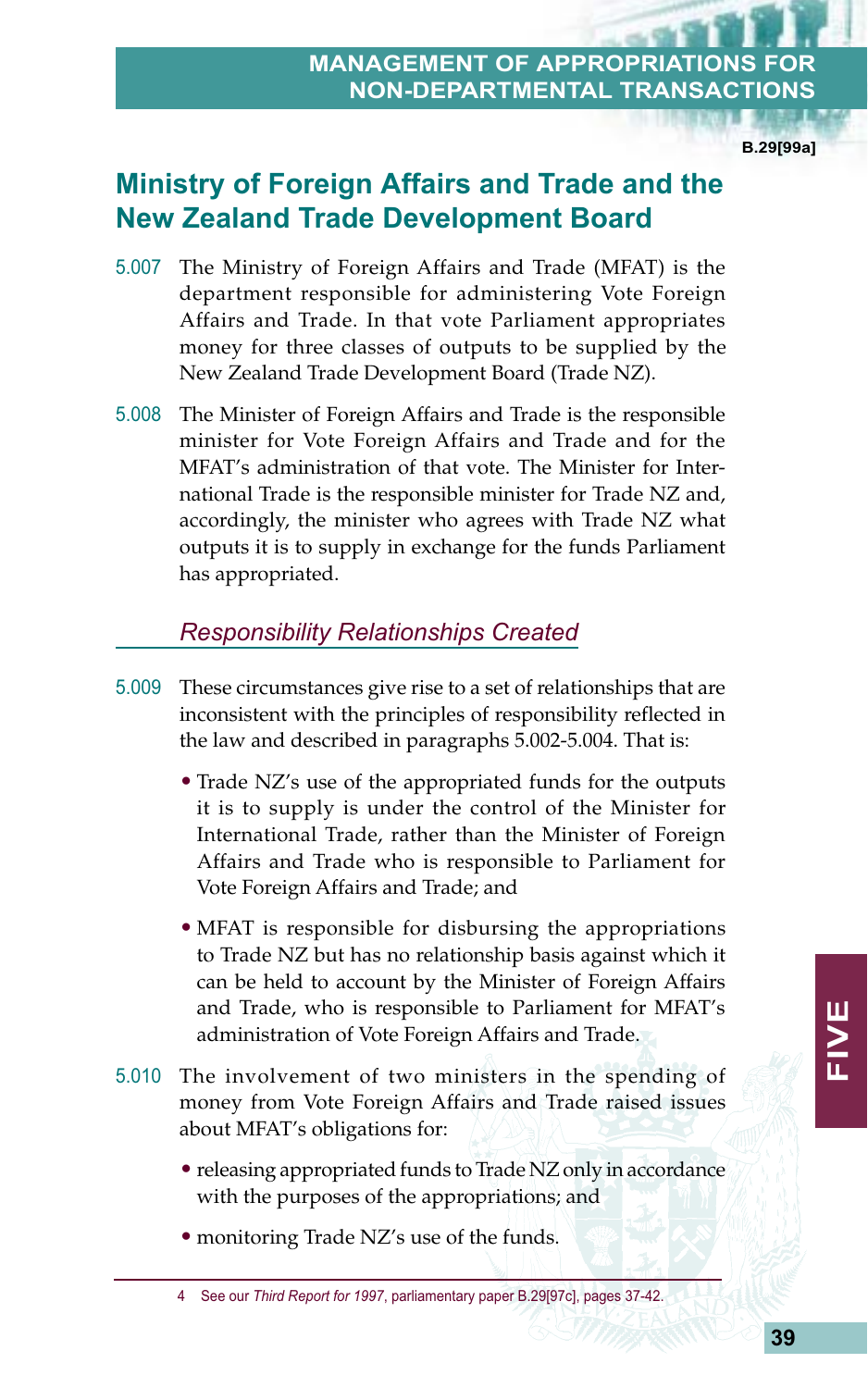- 5.011 Similar obligations were the subject of legal opinions obtained in 1997 in connection with other votes.<sup>4</sup> The minimum position is that:
	- Public money must be used only to purchase the outputs for which it has been appropriated.
	- Accordingly, a government department should ensure that the relevant purchase agreement is consistent with the appropriation(s) and the description of the output class(es) given in the *Estimates of Appropriations*.
	- The department must spend money only in accordance with appropriations. Therefore, if the money it pays out is for the supply of outputs of a class other than those for which Parliament made the appropriation, the department breaches appropriation and acts illegally.
- 5.012 Since Trade NZ was set up in 1988 successive Ministers for International Trade have not requested advice from MFAT about the outputs purchased from Trade NZ – he has obtained advice, when required, from other sources. Nor has MFAT carried out any monitoring of the purchase agreement between the Minister for International Trade and Trade NZ – a position which MFAT has always been open and explicit about.
- 5.013 As a result of the legal opinions referred to in paragraph 5.011, the Treasury stipulated that for the 1997-98 financial year payments for non-departmental output classes could be made only when purchase agreements were in place. MFAT met that obligation by noting, before making payments to Trade NZ, that a purchase agreement was in place between the Minister for International Trade and Trade NZ. However, that step alone was insufficient to meet the second and third requirements listed in paragraph 5.011.

5.014 The terms of the purchase agreement between the Minister for International Trade and Trade NZ for 1998-99 were not finalised until some months after the contents of the *Estimates* for the year were settled. Although the total expenditure covered by the purchase agreement does not exceed the total in the *Estimates* for the three output classes taken together, the terms of the purchase agreement are nevertheless not consistent with the output classes and appropriations set out in the *Estimates*. We have pointed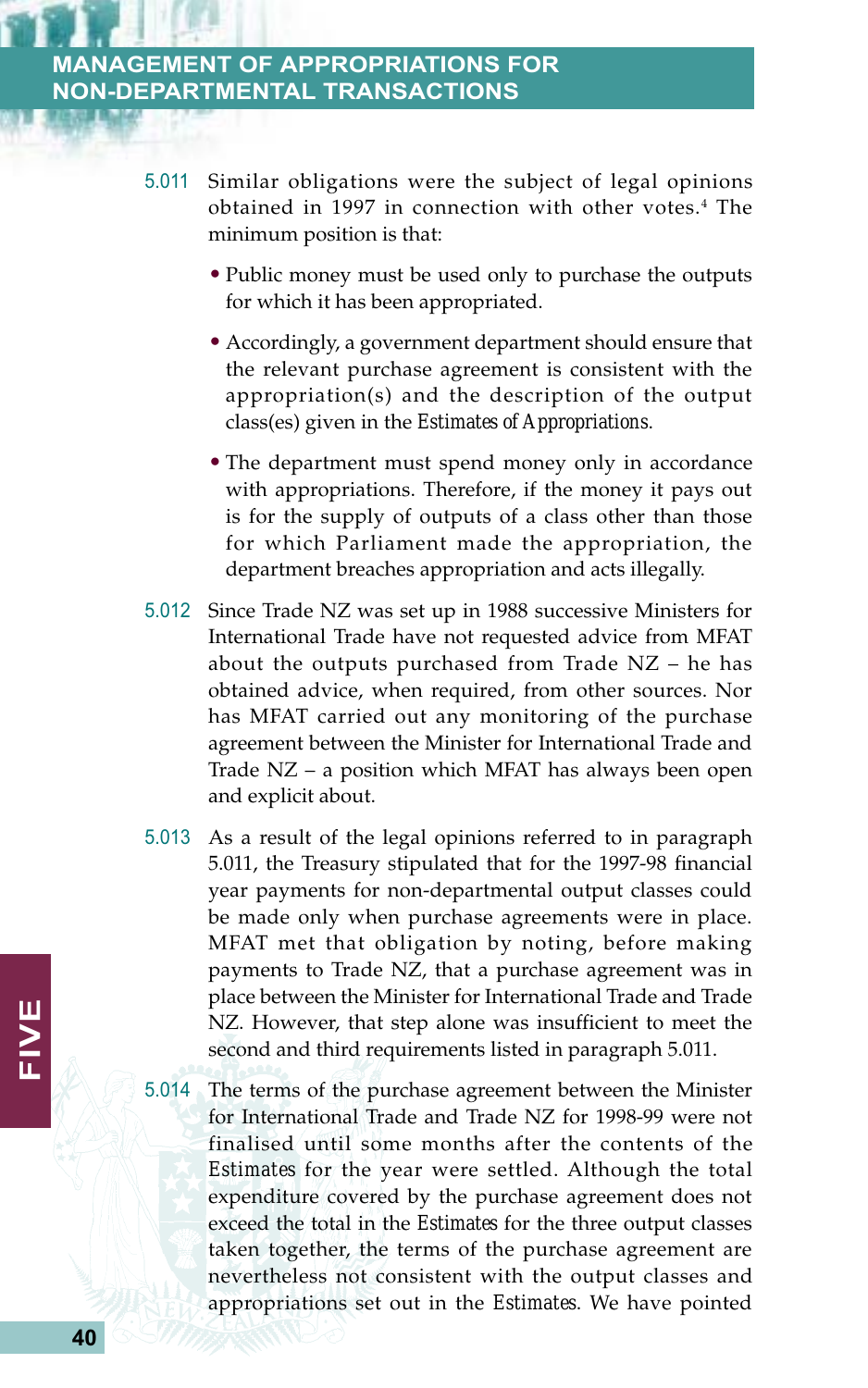**B.29[99a]**

out this discrepancy to both Trade NZ and MFAT, and they have undertaken to seek to remedy the matter by alteration of either the appropriations or the purchase agreement.

- 5.015 However, assuming that the Minister for International Trade continues to be the responsible minister for Trade NZ, the two more important steps that need to be taken are:
	- The appropriations for classes of outputs to be supplied by Trade NZ should be put in a separate vote for which the Minister for International Trade can be made responsible.
	- The Minister of Foreign Affairs and Trade, the Minister for International Trade, MFAT, and Trade NZ should agree on and enter into the appropriate management arrangements contemplated by our "variable management model". Those arrangements are –
		- a supply contract between the Minister for International Trade and Trade NZ for each output class appropriation; and
		- one or more management services agreements specifying the roles, responsibilities, and relationships of the two ministers, MFAT, Trade NZ, and (if MFAT is not to monitor Trade NZ's use of the appropriated funds) the monitoring agent.

# *Taking Account of Goods and Services Tax*

- 5.016 Trade NZ supplies some of its outputs overseas, and the Crown funding of the expenditure relating to these outputs is zero-rated for GST purposes. Nevertheless:
	- The amounts of the appropriations in Vote Foreign Affairs and Trade have been set on the basis that Trade NZ was paying GST on the value of the outputs it supplied overseas.
	- Trade NZ, until the end of its 1997-98 financial year, did pay GST on the value of the outputs it supplied overseas. (The effect of doing so, of course, was that part of its Crown funding was being returned to the Crown in the form of GST.)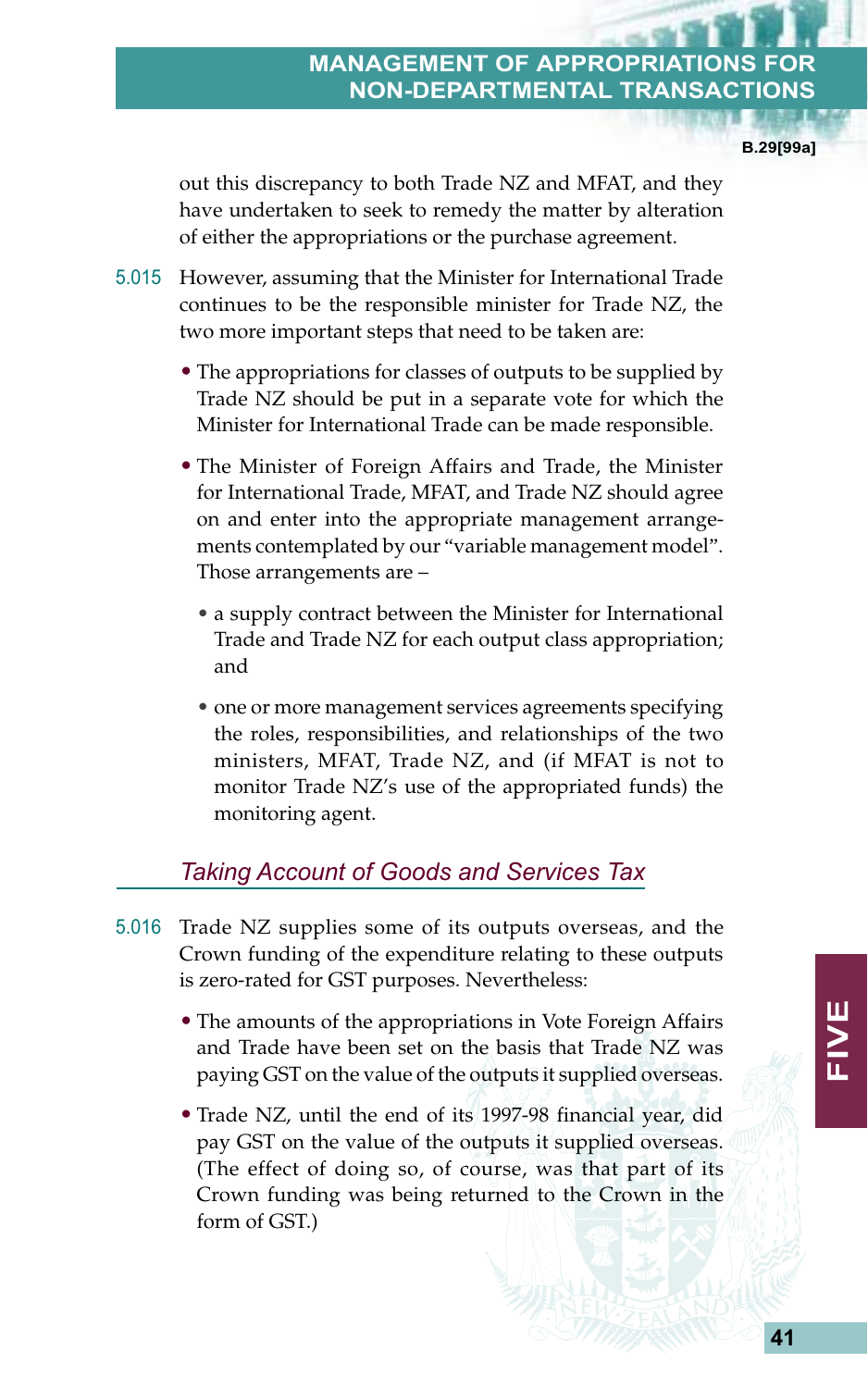- 5.017 However, in August 1997 Trade NZ lodged an application with the Commissioner of Inland Revenue to recover the GST it had paid in respect of the expenditure it had incurred outside New Zealand since 1 July 1996. Trade NZ disclosed the fact that it had made the application in the Notes to its 1996-97 financial statements, but did not quantify the amount it expected to recover. The 1997-98 financial statements report a recovery of \$6 million.
- 5.018 An argument can be made that the \$6 million should be returned to the Crown because:
	- the money was provided by the Crown in the first place; and
	- the cost to Trade NZ of supplying the outputs in question is now effectively \$6 million less than the funding paid to it to meet that cost.
- 5.019 The Government, after considering Trade NZ's latest business plan, has agreed that:
	- Trade NZ has to repay \$2 million; and
	- with effect from the 1998-99 financial year, Trade NZ will be funded only for output prices that include GST payable in respect of outputs supplied in New Zealand.
- 5.020 Two lessons can be learned from these events:
	- Both those who set the amounts of appropriations for non-departmental transactions – especially to pay for outputs to be supplied – and those who receive the appropriated funds should be clear about what cost elements the amount being paid is intended to cover. Once the amount has been agreed (for outputs, on the basis of quantity and unit price), liability for GST should no longer be of any concern to the Crown since – consistent with the scheme of the Goods and Services Tax Act 1985 – liability rests with the party carrying out the taxable activity for which it is being paid.
	- A properly functioning monitoring arrangement should have noted Trade NZ's decision to try and recover the GST it had paid on its zero-rated activities and at least put those responsible for setting the appropriations on enquiry as to the need for corrective action. The failure to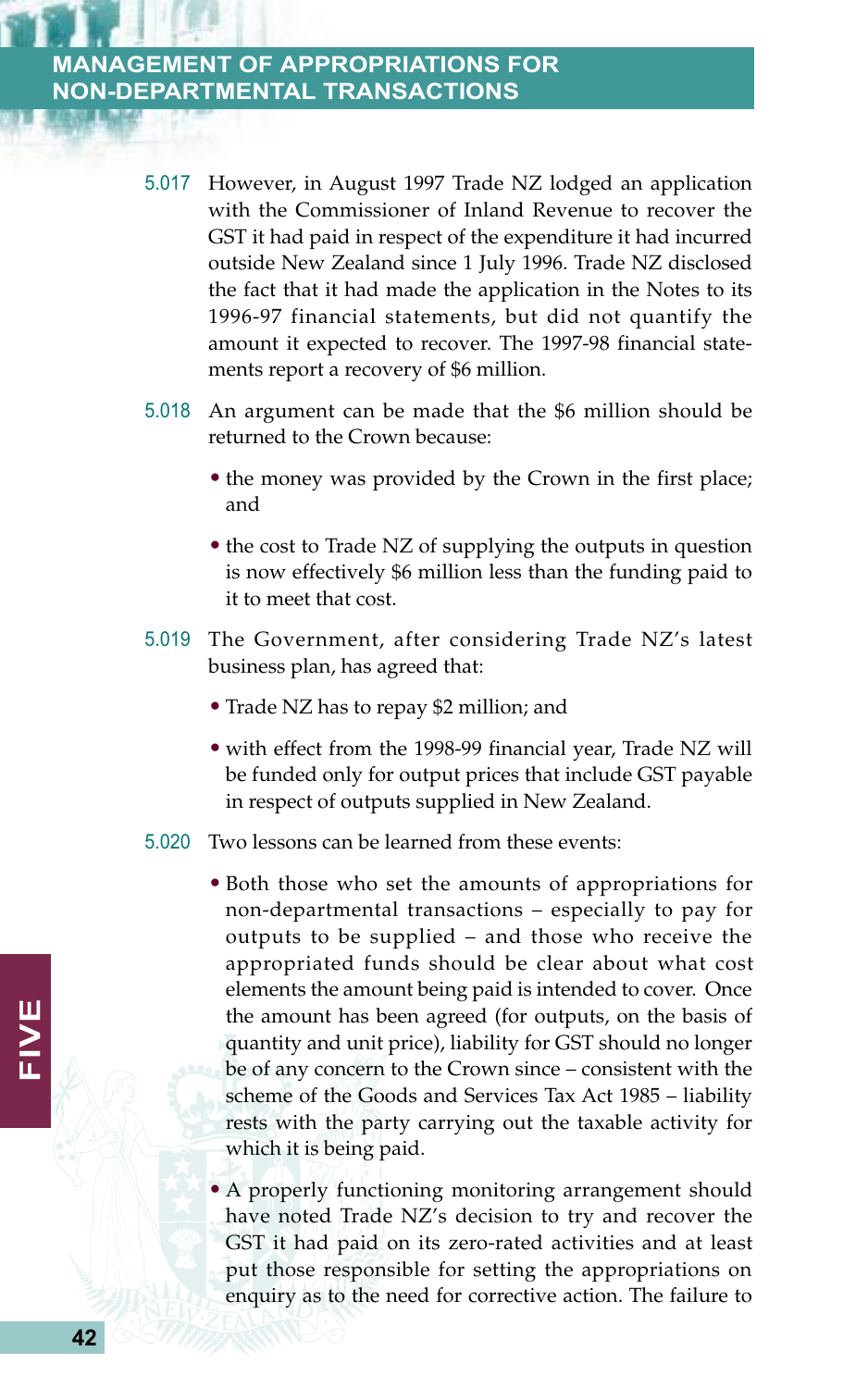**B.29[99a]**

do so reinforces the need (referred to in paragraph 5.015) to institute a management services agreement providing for monitoring Trade NZ's use of the appropriations.

5.021 We will continue to pursue with the relevant parties resolution of the matters raised in paragraphs 5.015 and 5.020.

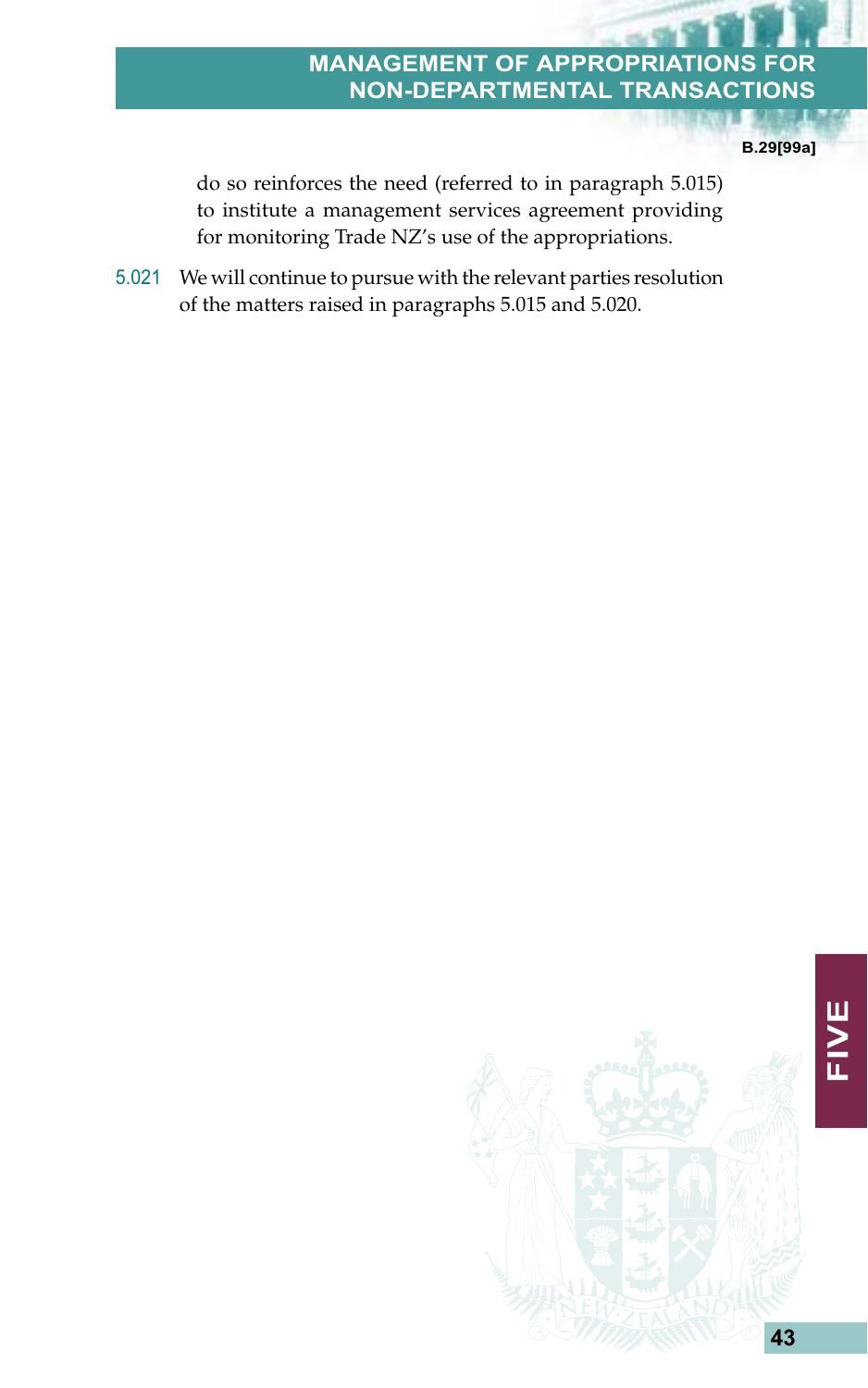# **Ministry of Health, the Health Funding Authority, and the Waiting Times Fund**

# *Our Concerns*

- 5.022 We have two concerns about the management arrangements applied to the money appropriated in Vote Health to the Waiting Times Fund:
	- the adequacy of those arrangements to ensure that the amount of money being spent by the service providers is being monitored (with the objective that the amount spent does not exceed the amount of the appropriation in any year); and
	- whether the nature of the funding agreements entered into by the Minister of Health (the Minister) with the Health Funding Authority (HFA)<sup>5</sup>, together with the contracts for services between the HFA and the service providers, may have put the Crown at risk of incurring a liability without appropriation – contrary to section  $4(2)$  of the Public Finance Act 1989.

### *Background to the Waiting Times Fund*

- 5.023 For the three years 1996-97 to 1998-99 Vote Health has included an appropriation for a non-departmental output class called *Elective Services Backlog Reduction*. The money appropriated constitutes the "Waiting Times Fund".
- 5.024 The most recent description of the output class is given in the *Estimates of Appropriations 1998/99*:

*This output class will be used to purchase additional specialist assessments and elective diagnostic treatment services (the Waiting Times Fund). The Fund is specifically targeted at clearing the backlog in elective services as at 7 May 1996. This is so that, with the establishment of booking systems based on clinical assessment criteria, people requiring additional first specialist assessments and elective diagnostic and treatment services can be either booked for a procedure to occur within six months, or*

<sup>5</sup> For convenience, references to the HFA include (as necessary) reference to its predecessors – the relevant regional health authority or the Transitional Health Authority.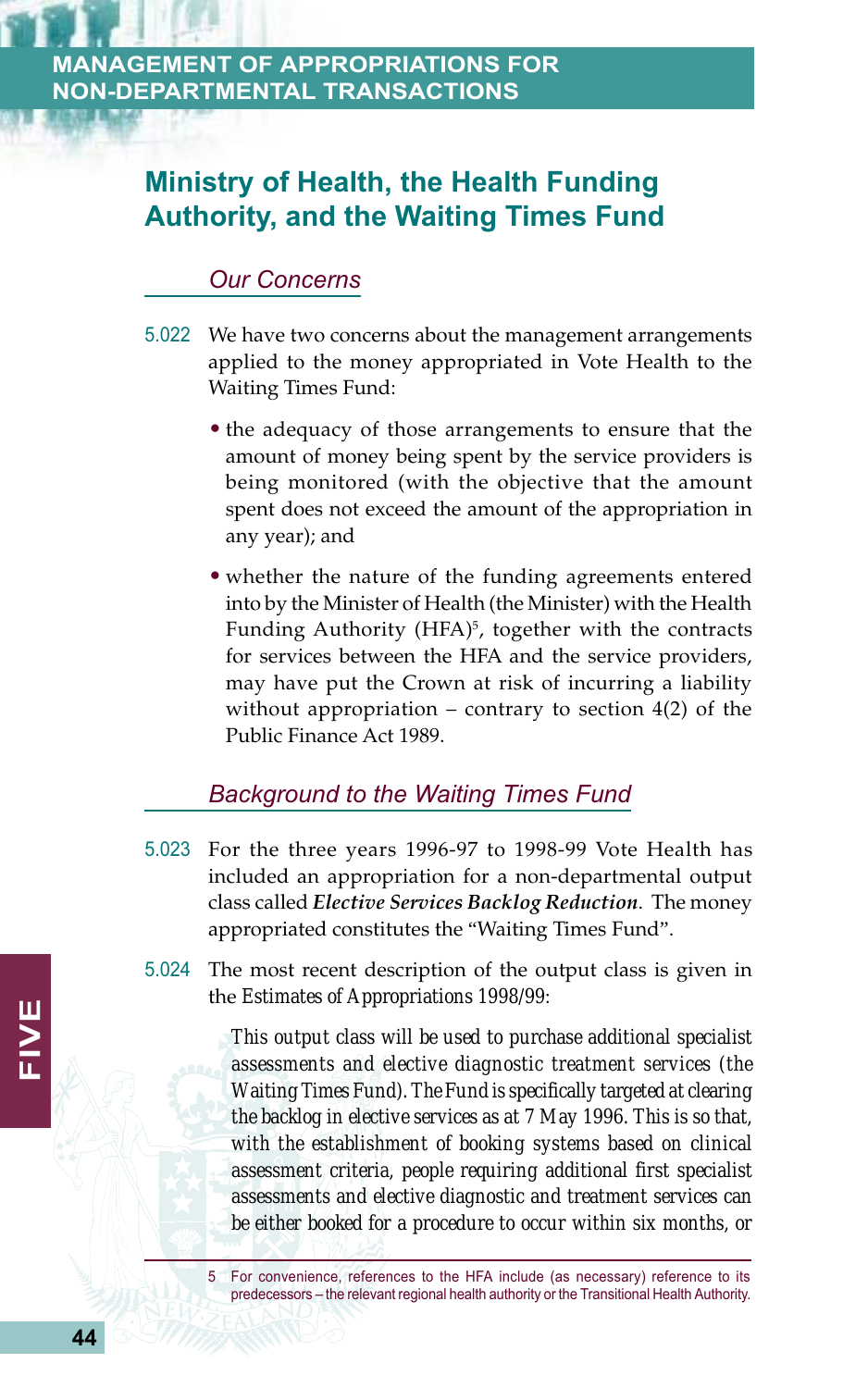**B.29[99a]**

*be directed back to their referrer for continuing care and management of their condition. The appropriation for the 1998/ 99 financial year is the third part of a four-year (1996/97 to 1999/2000) initiative.6*

5.025 As the service provider performs the agreed services it invoices the HFA, whereupon the service provider is entitled to be paid. When the HFA has paid the service provider the HFA looks to the Ministry of Health (the Ministry) to cover the payment under its funding agreement with the Minister. The Ministry can respond to the HFA to the extent that the terms of the funding agreement and the unspent portion of the current appropriation allow.

### *What Caused Our Concerns*

- 5.026 In 1997-98, the value of services performed by service providers – for which the HFA had paid or was liable to pay the providers – exceeded by approximately \$23 million the appropriation of \$96 million for the Waiting Times Fund for the year. As a result, at 30 June 1998:
	- the HFA was in debt to the service providers for the excess (and therefore had to report a liability in its financial statements);
	- the HFA could report a counterbalancing asset because (in accordance with generally accepted accounting practice) it had a reasonable expectation of receiving an equivalent sum from the Ministry within the next financial year; but
	- the Ministry could not contemplate reporting a corresponding liability to the HFA because it had no power to pay or commit money in excess of the \$96 million appropriated for the year.
- 5.027 One of the criteria for administering the Waiting Times Fund is that *all contracts with providers will be written and monitored to ensure delivery of the services as agreed*. Nevertheless, the contracts entered into by the HFA with service providers before 1 January 1998 contained no provisions: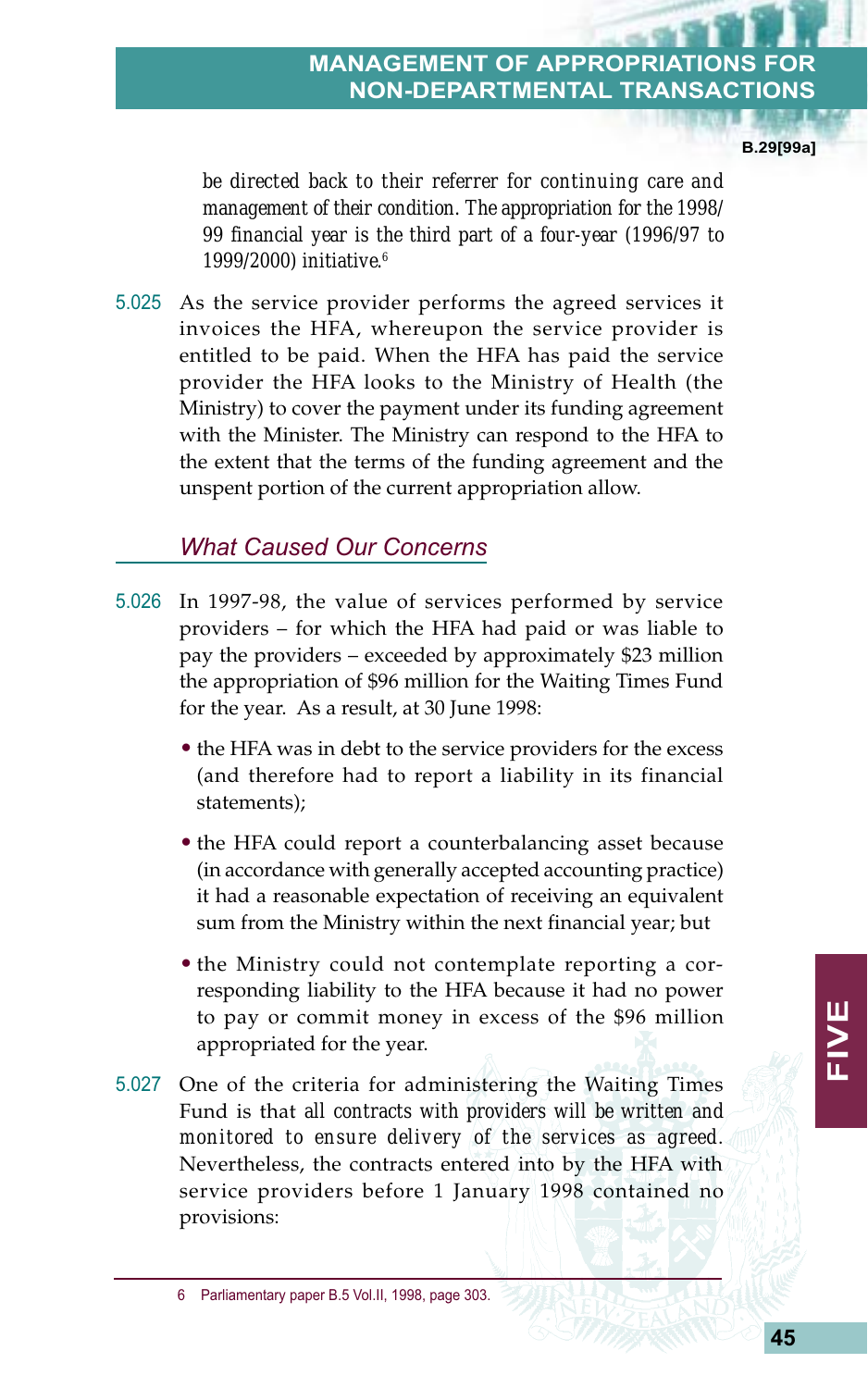- as to when the services were expected to be performed; or
- for monitoring progress against the contract by the HFA (although it can be argued that monitoring could be effected without an explicit contractual right $\bar{\ }$ ).
- 5.028 Similarly, the related funding agreements made before 1 January 1998 between the Minister and the HFA provided for payment to the HFA for the full value of the services to be performed by the service providers, without express regard for the implicit limit of the annual amount appropriated for the Waiting Times Fund.
- 5.029 However, the 1997-98 principal funding agreement between the Minister and the HFA contained provisions that effectively made the separate funding agreements part of, and subject to, the principal funding agreement. This means that the principal funding agreement requires the HFA:
	- to operate a financially sound and sustainable business within appropriated funding levels, and be able to assure the Government of this; and
	- to track expenditure, ensure it operates within the limits of funding provided, and report to the Crown findings of any excess likely to be incurred.
- 5.030 With effect from 1 January 1998, the separate funding agreements for payments to the HFA from the Waiting Times Fund have been consolidated into the principal funding agreement between the Minister and the HFA. Concurrently, the rights and obligations of the Crown under the separate funding agreements have been transferred to the HFA with effect from that date.
- 5.031 The obligations on the HFA set out in paragraph 5.029 apply to expenditure of the Waiting Times Fund.Neverthe-less, the HFA failed to meet those obligations for 1997-98, as demonstrated by the situation described in paragraph 5.026.

<sup>7</sup> By reason of the HFA's statutory function *[T]o monitor the performance of service agreements or other arrangements by persons with whom it has entered into such agreements or arrangements.*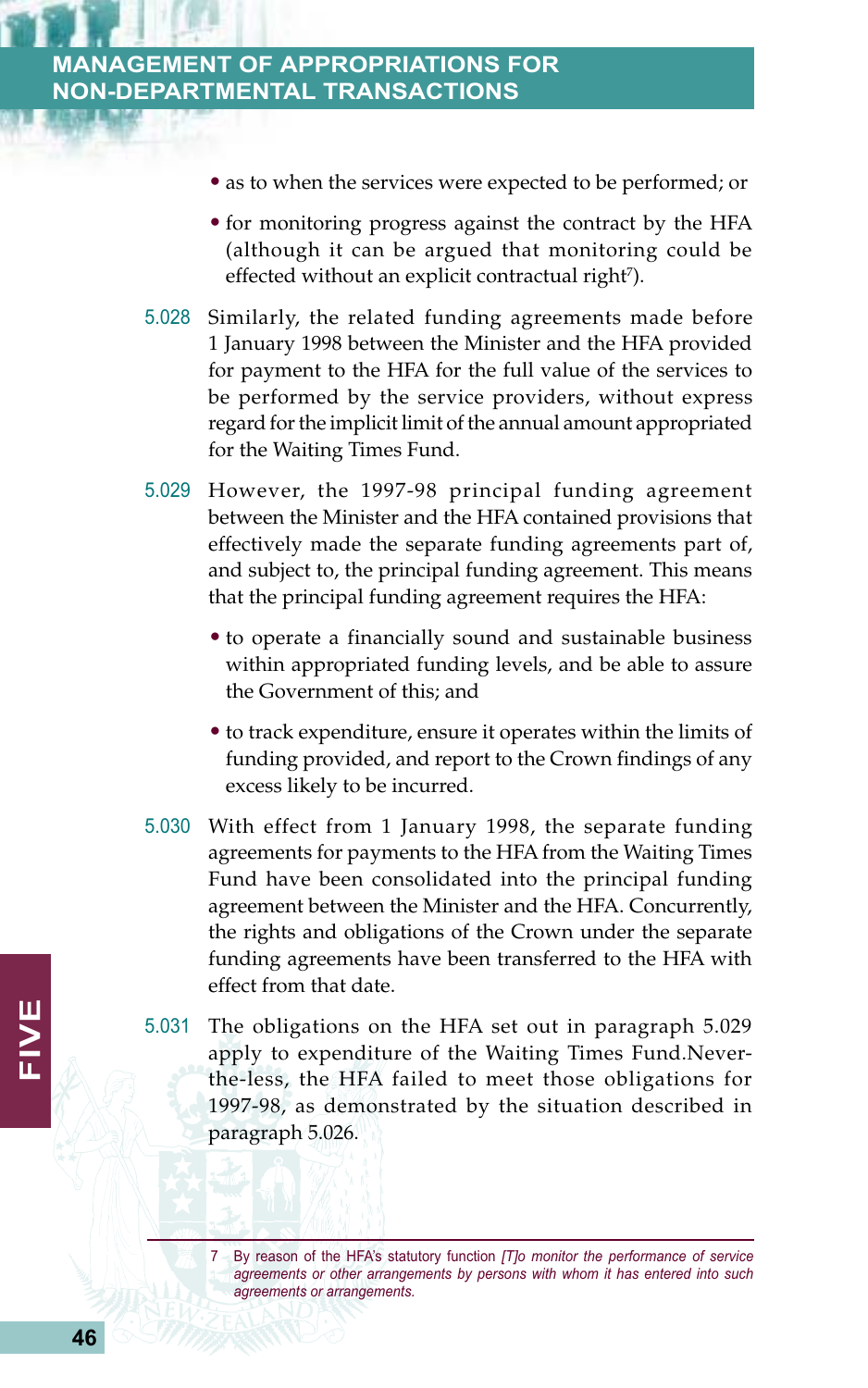**B.29[99a]**

# *What Issues Are Raised?*

- 5.032 This case highlights the care that needs to be given to the administrative arrangements in circumstances where:
	- the Government decides to fund a programme of services over a multi-year period; and
	- the Crown enters into contracts to give effect to the programme over the whole period; but
	- the Crown seeks appropriation from Parliament to fund the necessary expenditure only on a year-by-year basis.
- 5.033 What is not at issue here is the Government's power to determine policy or the Crown's power to enter into longterm contracts. Nevertheless, exercise of the latter power ought not to have the effect of diminishing Parliament's right to control government spending. The potential for that effect appears to be the principle of section 4(2) of the Public Finance Act prohibiting the Crown incurring a liability other than in accordance with an appropriation by Act of Parliament. Whether a liability has been incurred is to be judged by reference to generally accepted accounting practice.8
- 5.034 One option for reducing the potential for conflict between long-term contracting by the Crown and the rules on appropriation is to consider using the provision in section 4(6) of the Public Finance Act for multi-year appropriations. In our view an appropriation of that kind would have been well suited to the Waiting Times Fund – providing a basis for funding the expenditure that is compatible with the multi-year nature of the initiative.

# *What Should Happen Next*

5.035 It may be too late to conveniently change the formal management arrangements applied to the Waiting Times Fund to overcome their intrinsic shortcomings. Nonetheless (and without ascribing "blame" to any party), we think that the Ministry and the HFA should recognise their respective responsibilities for the good management of the